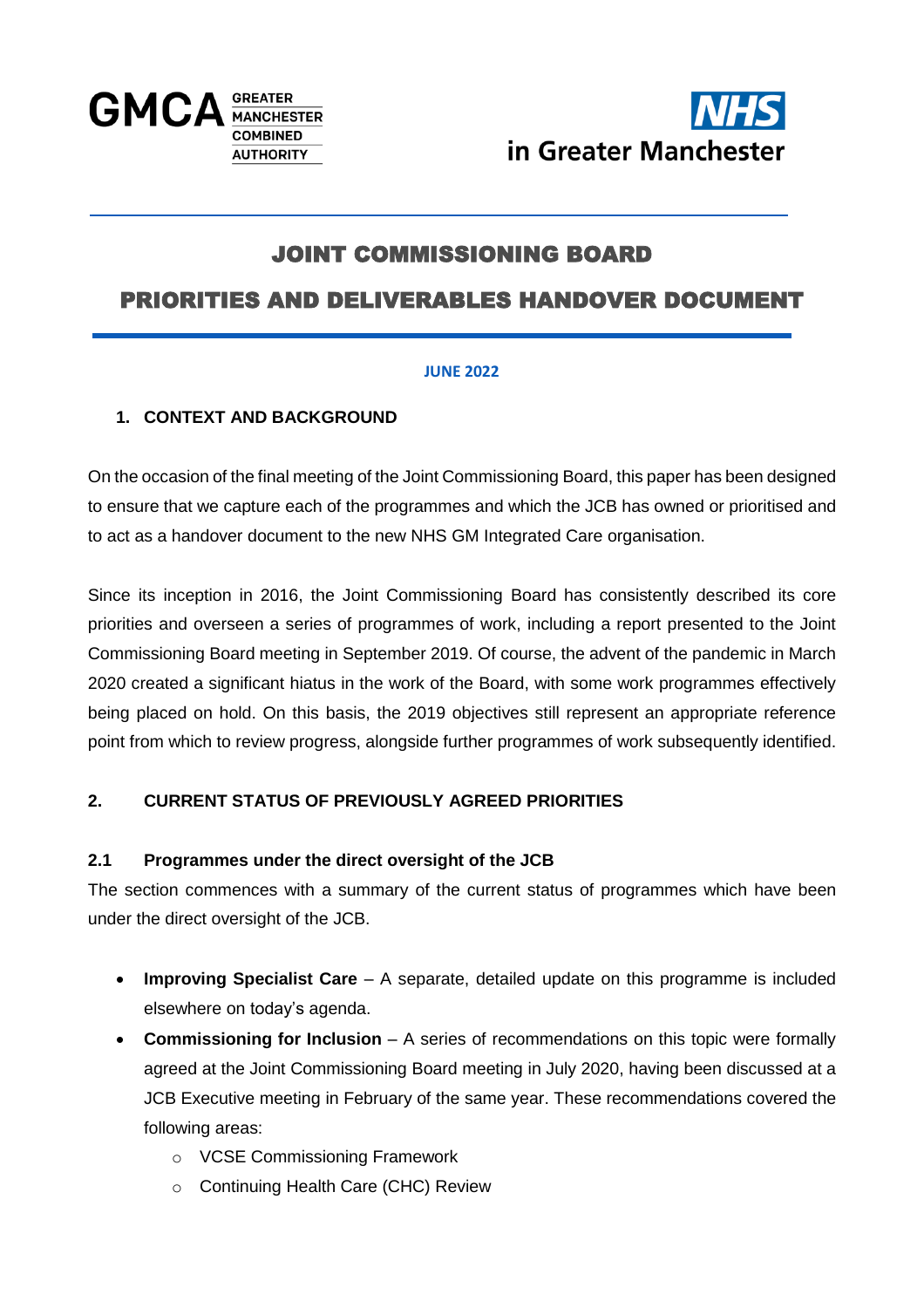- o Services for LGBT communities
- o Homelessness and Healthcare
- o Military Veteran programmes
- o Children with Complex Needs; Looked After Children, those adopted and Care Leavers
- o Wheelchair Users service provision
- o Asylum Seekers and Refugees

The concept of inclusive service development and delivery will remain paramount in the new organisation, with each of the above themes being picked up through our Population Health and Inequalities programmes of work.

Amongst the highlights of the work done under the auspices of the Joint Commissioning Board to date are:

- The VCSE commissioning framework being used as part of the process to provide support to the sector following the onset of the pandemic and continuing to inform the developments in this sphere as we progress towards the establishment of NHS Greater Manchester Integrated Care
- A series of investments into the Homelessness and Health programme, including A Bed Every Night, together with the agreement of a model to continue the focus on this priority area of integrated working across our Public Service Reform programme. The JCB has received regular reports on this programme of work and has made a series of key decisions relating to investment and strategic direction
- The completion of a review into the Children and Young People's themes described above, with an associated delivery plan being developed and continuing to inform the implementation of this agenda
- **Assisted Conception** Significant progress has been made on this programme of work since its commencement, although clearly the pandemic did mean that progress was not as swift as was originally anticipated. The current status of the programme is described in the table below:

| <b>Product / Deliverable</b> | <b>Status</b> |
|------------------------------|---------------|
| Case for Change              | Complete      |
| Scope of work agreed         | Complete      |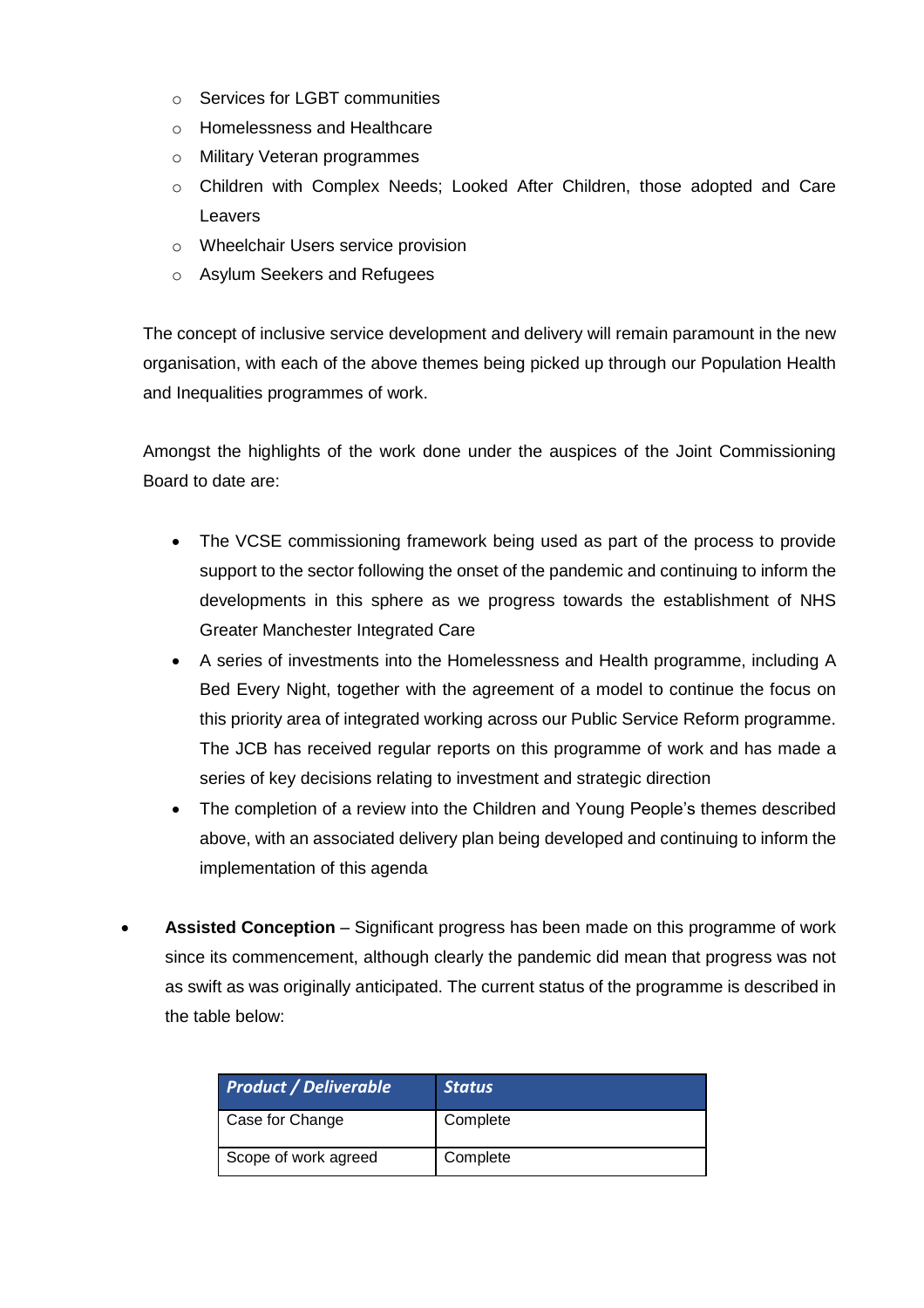| Compilation of data, reports | Substantially complete       |
|------------------------------|------------------------------|
| and evidence                 |                              |
| Pathway mapping              | Mapping complete             |
| Listening exercise concluded | Listening Exercise complete  |
| <b>Evaluation Criteria</b>   | Evaluation criteria complete |
| Options development          | Commenced                    |
| Recommendations reported     | To be progressed             |
| Commissioning Plan           | To be progressed             |
| Developed, Approvals and     |                              |
| <b>Joint Decision Making</b> |                              |
| Communication of             | To be progressed             |
| recommendations together     |                              |
| next steps and timescales    |                              |

#### **2.2 Other JCB Priority Areas**

The list below describes the areas which the JCB adopted as priorities where overall leadership for the programme has been jointly held or vested elsewhere in our governance. Each of the themes set out in this list will remain core priorities and form part of the strategic plan to be developed by our GM Integrated Care Partnership by December 2022.

- Implementation of our overarching ambition to improve the health and well being of our 2.8 million citizens as described in our Population Health strategy
- Delivering our integrated neighbourhood model for Public Services, including delivery of the Primary Care Strategy
- Tackling Climate Change and promoting Sustainable Development
- Urgent and Emergency Care system reform
- Elective Care Reform
- Cancer Strategy Implementation
- Mental Health Strategy Implementation